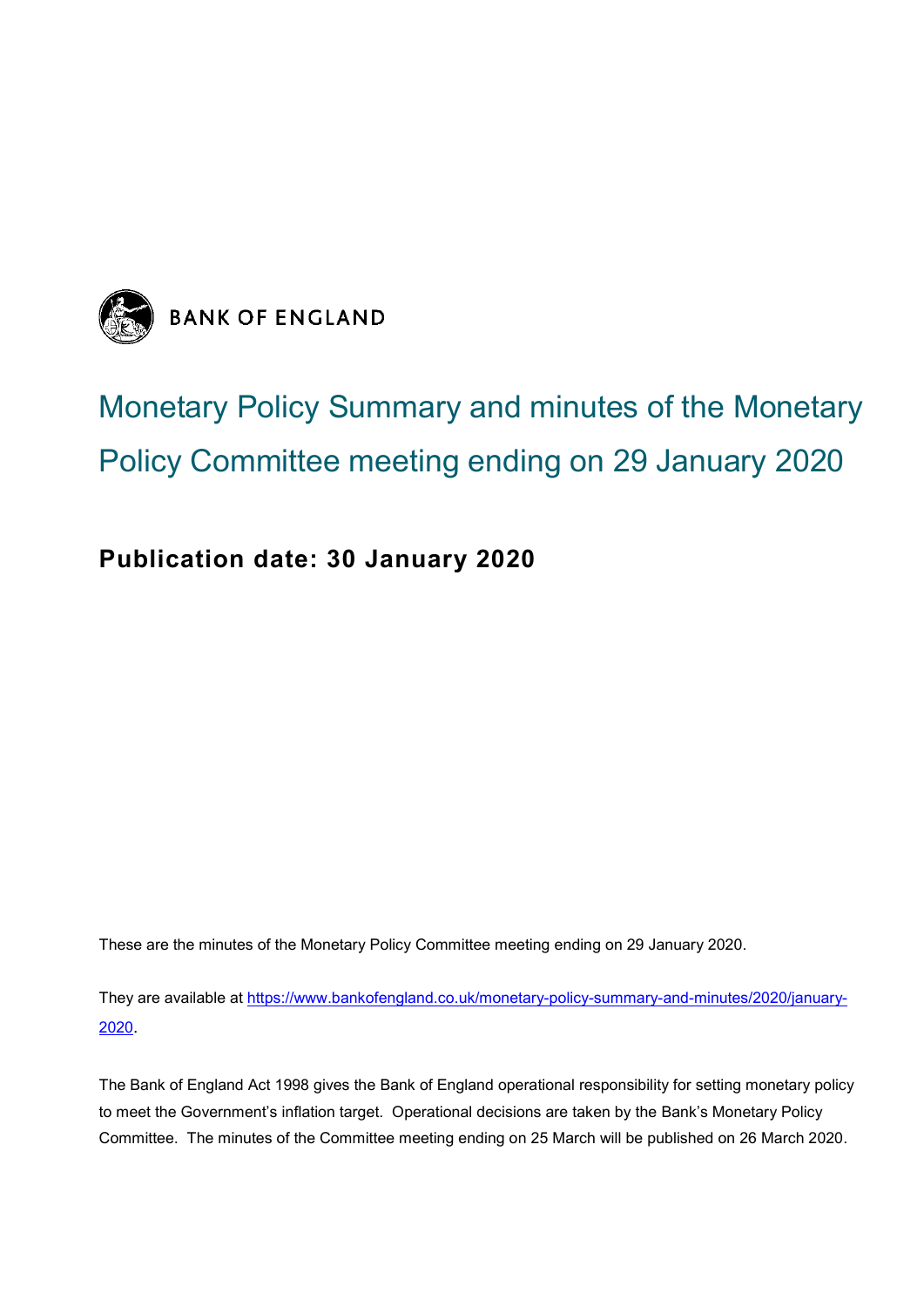### **Monetary Policy Summary, January 2020**

The Bank of England's Monetary Policy Committee (MPC) sets monetary policy to meet the 2% inflation target, and in a way that helps to sustain growth and employment. At its meeting ending on 29 January 2020, the MPC voted by a majority of 7-2 to maintain Bank Rate at 0.75%. The Committee voted unanimously to maintain the stock of sterling non-financial investment-grade corporate bond purchases, financed by the issuance of central bank reserves, at £10 billion. The Committee also voted unanimously to maintain the stock of UK government bond purchases, financed by the issuance of central bank reserves, at £435 billion.

UK GDP growth slowed last year, reflecting weaker global growth and elevated Brexit uncertainties. Output is expected to have been flat in 2019 Q4. Growth in regular pay has fallen back to around 3½%, though unit labour costs have continued to grow at rates above those consistent with meeting the inflation target in the medium term. CPI inflation fell to 1.3% in December, core CPI inflation declined to 1.4%, and core services inflation is below its target-consistent range. The unemployment rate has remained low and stable, and employment growth has picked up. Following its annual reassessment of supply-side conditions, the Committee judges that there has been a somewhat greater margin of spare capacity in the economy over recent years, which has been exerting downward pressure on domestically generated inflation.

The most recent indicators suggest that global growth has stabilised, reflecting the partial easing of trade tensions and the significant loosening of monetary policy by many central banks over the past year. Global business confidence and other manufacturing indicators have generally picked up. Domestically, near-term uncertainties facing businesses and households have receded. Surveys of business activity have picked up, quite markedly in some cases, and investment intentions appear to have recovered. Housing market indicators have strengthened and consumer confidence has increased slightly. The Committee will monitor closely the extent to which these early indications of an improved outlook are sustained and follow through to the hard data on domestic activity in coming months.

The Committee's updated projections for activity and inflation are set out in the accompanying January *Monetary Policy Report*. They are based on the assumption of an immediate but orderly move, at the beginning of next year, to a deep free trade agreement between the United Kingdom and the European Union.

UK GDP growth is projected to pick up a little in early 2020. Further ahead, and conditioned on a market path for Bank Rate that falls slightly over the forecast period, the recovery in UK growth is supported by a pickup in global activity, a further decline in Brexit uncertainties and the Government's announced spending measures. Support from these factors is sufficient to boost demand growth above weakened potential supply growth. As a result, slack is eroded gradually over the first part of the forecast period and a margin of excess demand builds thereafter. CPI inflation is projected to remain below the MPC's 2% target throughout this year and much of 2021. Further out, and conditioned on market yields, strengthening domestic price pressures, alongside a waning drag from energy prices, mean that inflation reaches the 2% target by the end of next year and rises slightly above it by the end of the forecast period.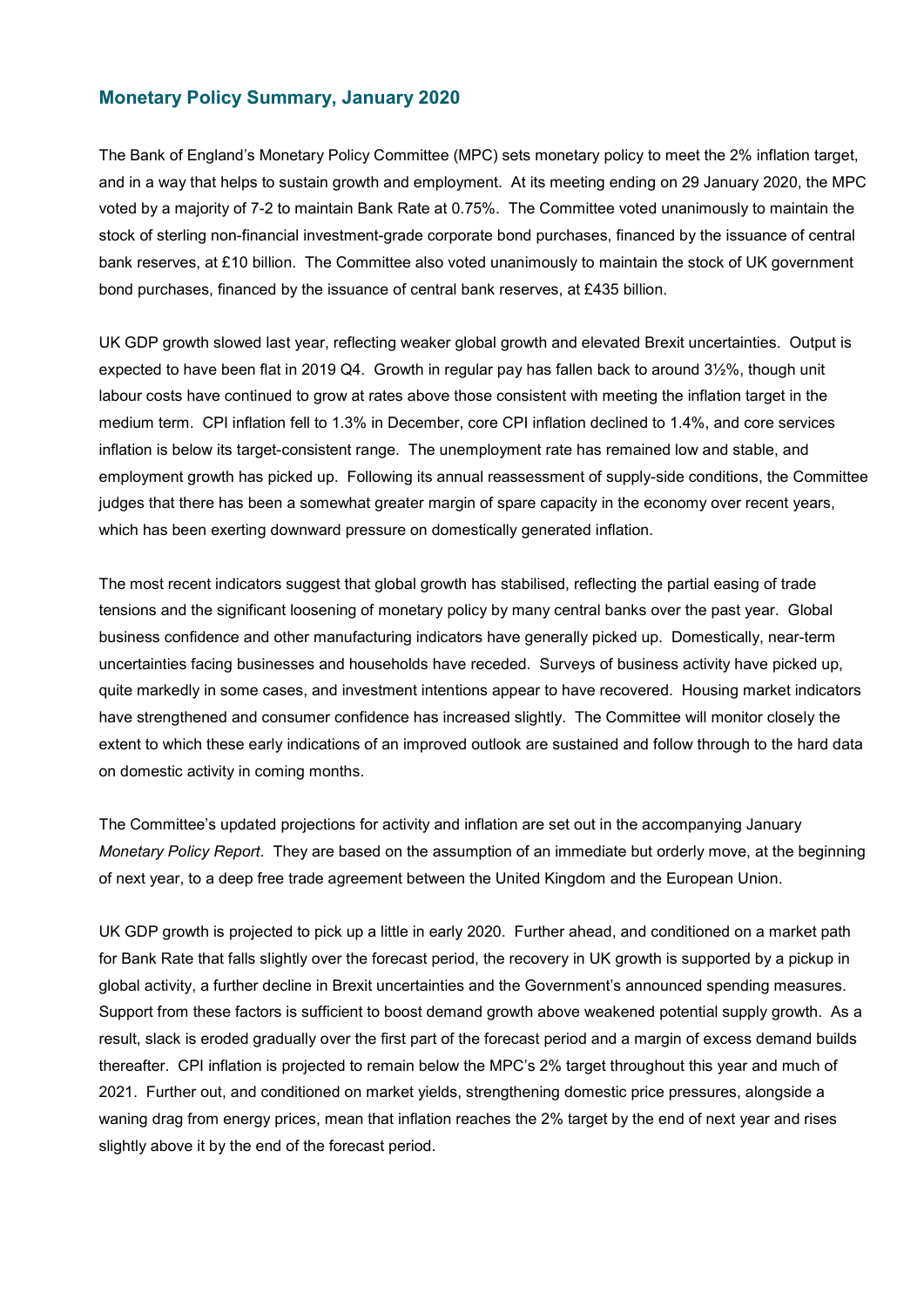Monetary policy will be set to ensure a sustainable return of inflation to the 2% target. Policy may need to reinforce the expected recovery in UK GDP growth should the more positive signals from recent indicators of global and domestic activity not be sustained or should indicators of domestic prices remain relatively weak. Further ahead, if the economy recovers broadly in line with the MPC's latest projections, some modest tightening of policy may be needed to maintain inflation sustainably at the target.

The MPC judges at this meeting that the existing stance of monetary policy is appropriate.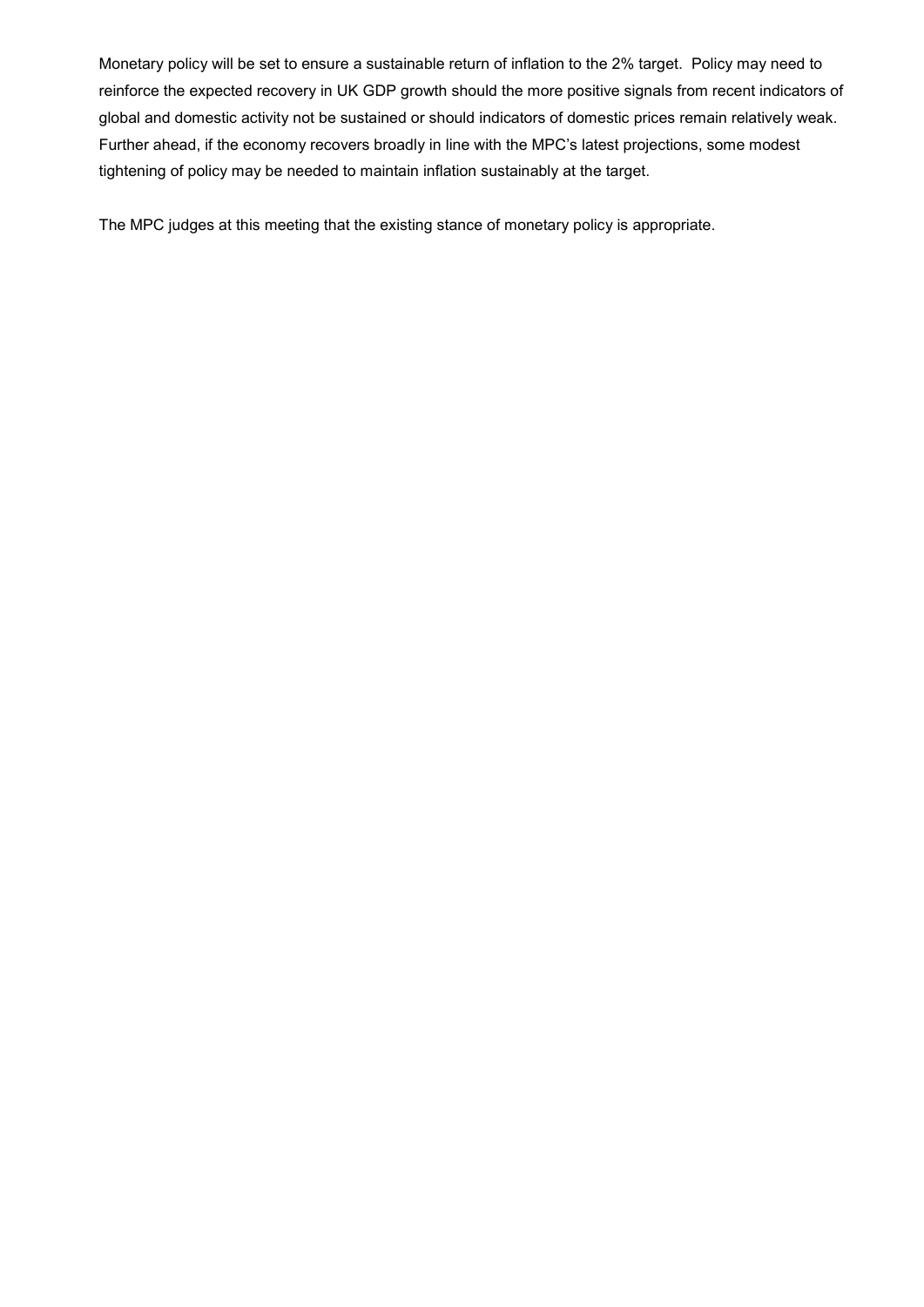## **Minutes of the Monetary Policy Committee meeting ending on 29 January 2020**

1 Before turning to its immediate policy decision, and against the backdrop of its latest economic projections, the Committee discussed: monetary and financial conditions; the international economy; demand, output, money and credit; and supply, costs and prices.

#### **Monetary and financial conditions**

2 Since the November *Monetary Policy Report*, a stabilisation of the global growth outlook and progress in trade negotiations between the United States and China had prompted an improvement in risk sentiment in financial markets. In the period immediately before the January meeting, however, asset prices had been affected by an outbreak of a new strain of coronavirus. That had been associated with falls in risky asset prices, particularly in Asia, and declines in market interest rates after the data cut-off for the January *Report.*

3 Taking the period from the November *Report* to the January MPC meeting as a whole, risky asset prices had risen. The S&P 500 equity index was up by 9%, the Eurostoxx by 4% and the FTSE All Share by 4%. These moves were estimated to have been accounted for by falls in equity risk premia. Emerging market equity prices had increased by 7% since November, despite having fallen back by 4% in recent days. Investmentgrade and high-yield corporate bond spreads in advanced economies had narrowed, and the volume of issuance had been relatively high. Option-implied volatility across a range of asset classes had continued to be relatively low, although the VIX had increased somewhat just prior to the January meeting.

4 In the United States and the euro area, short and longer-term market interest rates had, over the 15-day average period, been a little higher than at the time of the November *Report*, although they had subsequently fallen back. Market pricing implied the expectation of a reduction in the target range for the federal funds rate in 2020. The ECB Governing Council had left policy unchanged at its January meeting and market pricing implied the expectation that policy interest rates would be broadly flat over 2020.

5 The sterling exchange rate index had risen by 11/2% between the 15-day averages underpinning the November and January *Reports*. The general election result had reduced near-term uncertainty about both the range of potential options for Brexit and other domestic policies. That had led to a sharp fall in short-term sterling-US dollar option-implied volatility, which was now closer to that of other currency pairs. The fall in implied volatility at longer maturities had been less pronounced, however, and volatility at all maturities remained higher relative to the euro-dollar currency pair.

6 The expected path for Bank Rate on which the January *Report* projections were conditioned had been little changed from November. At the time of the January MPC meeting, however, short-term market-implied rates had been around 10 basis points below that conditioning path. Short-term market interest rates had generally been somewhat more responsive to data in recent weeks. The instantaneous forward OIS curve had indicated that market participants were fully pricing in one 25 basis point cut in Bank Rate by around the middle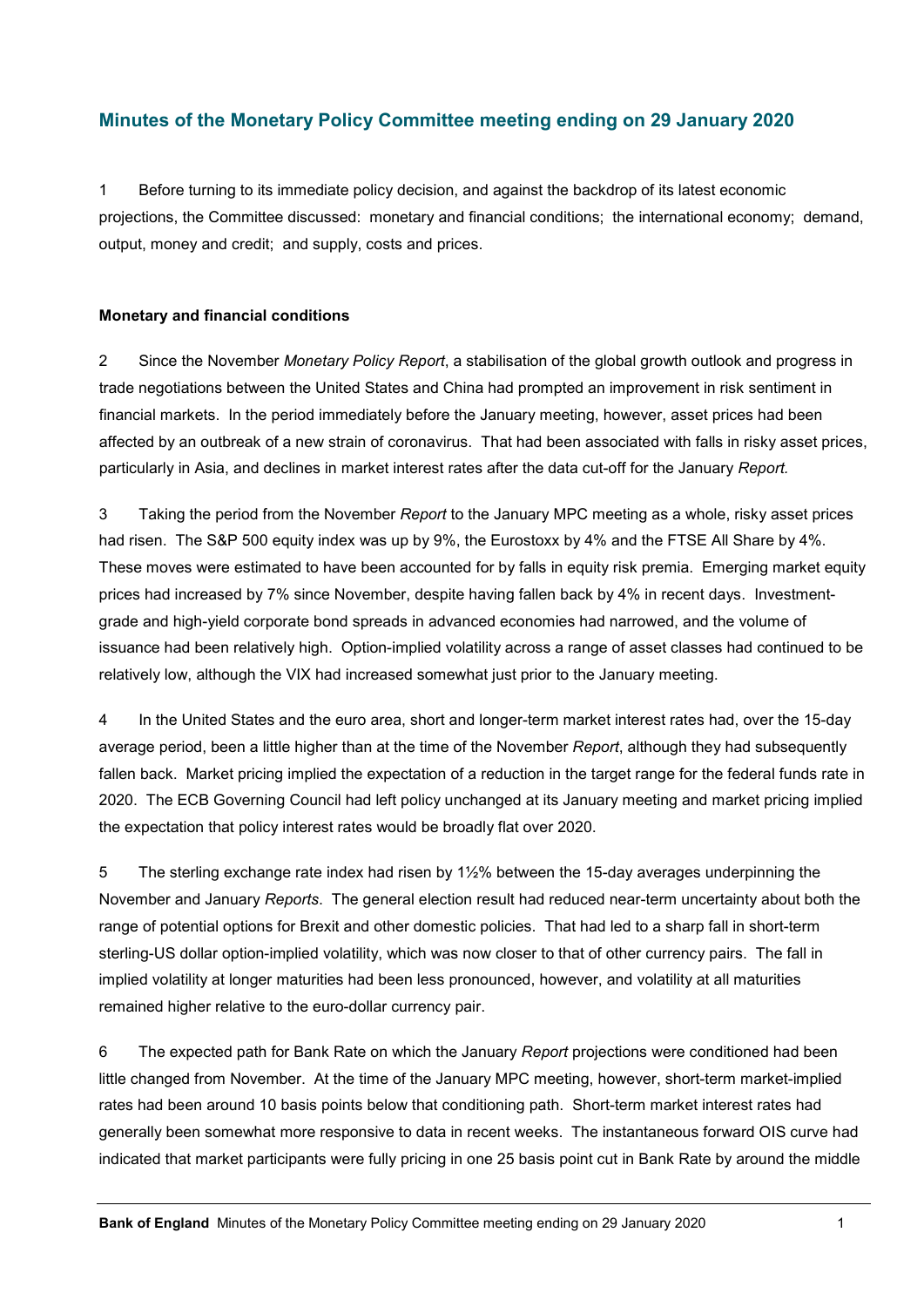of this year. Market contacts judged the January policy decision to be finely balanced between a cut in Bank Rate and no change.

7 Ten-year gilt yields and UK five-year inflation swap rates, five years forward had risen a little between the November and January *Reports*, but had fallen back alongside international equivalents since the data cut-off.

8 Bank funding spreads had been slightly lower since the November *Report*. Household credit conditions continued to be broadly accommodative, and mortgage rates had been flat. There had, however, been some signs of a slight tightening in credit conditions for unsecured household borrowers and some companies.

#### **The international economy**

9 Recent official data and other indicators of economic activity had largely been consistent with a stabilisation of global growth. The JP Morgan global composite output PMI had strengthened in December, driven by a rise in services output. The manufacturing new export orders index had risen slightly, but remained below the 50 'no change' level. Advanced economy capital goods orders and world industrial production had also pointed to a small improvement in growth in the final quarter of last year, although they had remained relatively weak.

10 Tensions between the United States and Iran had escalated in early January. That had led to a sharp rise in the oil price, although this had subsequently reversed. The 15-day average of the dollar oil price on which this *Monetary Policy Report* had been conditioned was 10% above the assumption in the November *Report*. Since the data cut-off for the January *Report*, however, oil prices had weakened significantly following the coronavirus outbreak.

11 The signing of the phase one deal between the United States and China would reduce effective bilateral tariff rates by around 5 percentage points relative to what was assumed in the November *Report*. This would provide some boost to world GDP growth over the forecast period, although that boost was small relative to Bank staff estimates that trade tensions had reduced the level of PPP-weighted world GDP by 0.6% so far. No timeline had yet been agreed for phase two negotiations, and broader trade tensions and associated uncertainty remained high.

12 Net trade had accounted for much of the slowdown in euro-area growth in recent years but was projected to support the recovery over the forecast period. Euro-area GDP growth in 2019 Q3 had been revised up to 0.3%, slightly higher than the forecast in the November *Report.* Based on the flash estimate, the euro-area composite PMI output index had remained unchanged in January at 50.9, consistent with the staff's projection that GDP was likely to have continued to have grown at a modest pace around the turn of the year.

13 In the United States, recent data outturns suggested that GDP growth in 2019 Q4 would be 0.6%, 0.2 percentage points higher than anticipated in the November *Report*. That had largely reflected lower imports and stronger residential investment. GDP growth was likely to moderate slightly in 2020 Q1, due in part to the suspension of production of the Boeing 737 Max aircraft.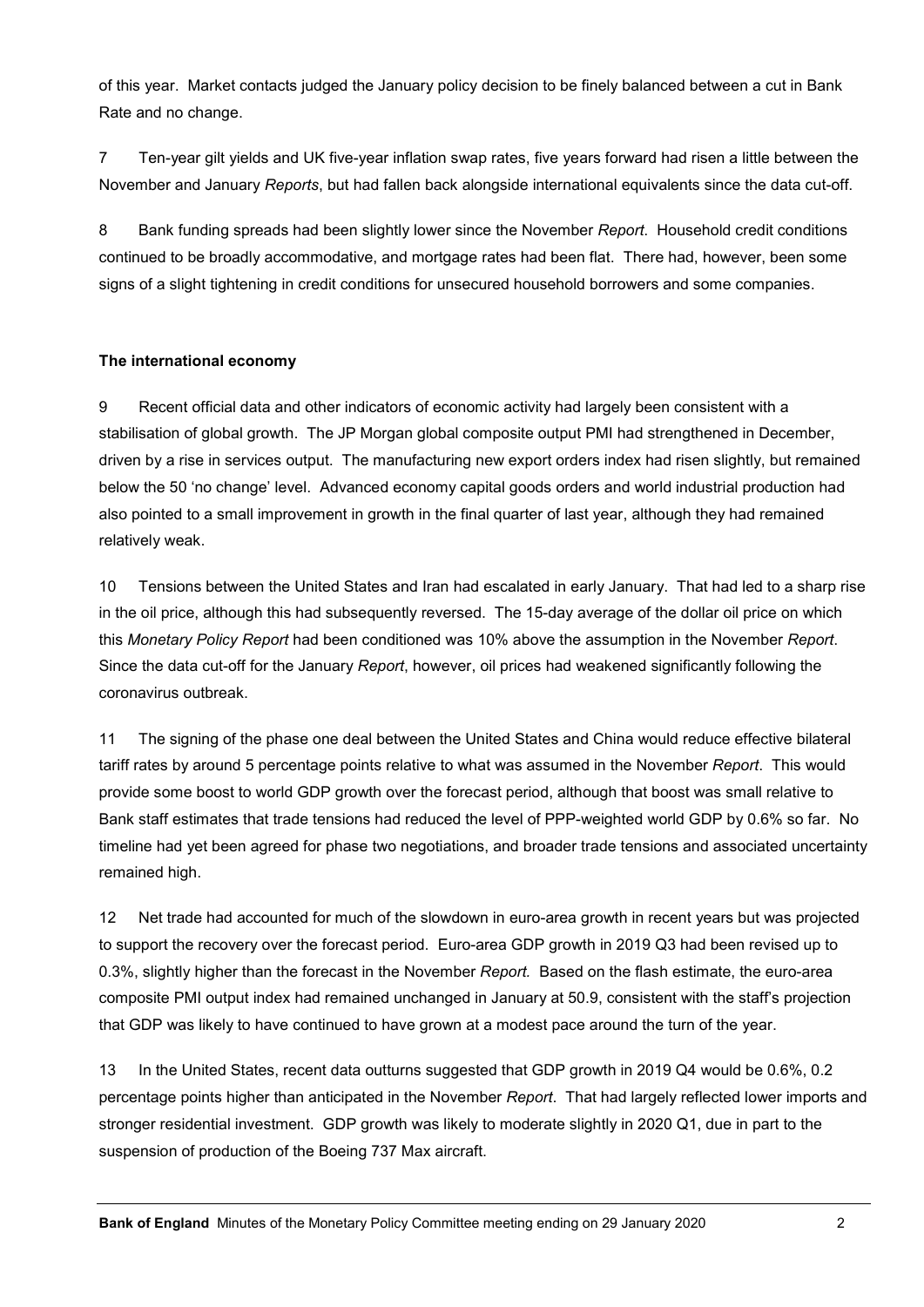14 Chinese GDP growth had been 1.5% in 2019 Q4, which meant that calendar year growth for 2019 had been 6.1%, in line with the November *Report*. Several activity indicators, including industrial production growth and retail sales growth, had posted strong gains towards the end of last year. It was likely that activity in Q1 would be held back by the coronavirus outbreak, although it remained to be seen how material that effect would be. Recent data suggested a modestly stronger growth outlook for other emerging market economies, reflecting looser financial conditions and stabilisation in some previously weak economies.

15 In the United States and the euro area, consumer price inflation had remained subdued despite low levels of unemployment. In the United States, while headline and core CPI inflation had been 2.3% in December, these data implied that core PCE inflation had remained below the FOMC's target. Euro-area headline HICP inflation had risen to 1.3% in December from 1.0% in November, while core inflation had remained unchanged at 1.3%.

#### **Demand, output, money and credit**

16 UK GDP had fallen in November by 0.3%, and growth on a three-month on three-month basis had fallen to 0.1%. Construction output had recovered from its decline in October, but overall monthly GDP in November had been pulled down by broad-based weakness in services and manufacturing output. The latter had in part been accounted for by a large, but temporary, fall in motor vehicle production, as some manufacturers had scheduled additional shutdowns around the previous Brexit deadline at the end of October. The service sector had grown at its slowest pace since mid-2016 in the three months to November.

17 The latest official data suggested that GDP in 2019 Q4 was likely to have been flat on the quarter, slightly weaker than the 0.1% growth that had been expected at the time of the MPC's previous meeting and the 0.2% growth that had been forecast in the November *Monetary Policy Report*. It was difficult to judge how much of a signal to take from that unexpected weakness.

18 The Committee discussed the extent to which GDP growth was likely to pick up over coming quarters.

19 Recent indicators of uncertainty had fallen broadly in line with the Committee's expectation in the November *Report*. For example, the proportion of respondents to the Decision Maker Panel (DMP) that judged risks related to Brexit were one of their top three current sources of uncertainty had fallen back after the election in December, and further in January, although that proportion remained higher than in much of the post-EU referendum period. A measure of general uncertainty from the latest Deloitte CFO survey suggested that the proportion of respondents who judged that the level of uncertainty was high or very high currently had declined sharply from an elevated level in the previous quarter. The Bank's Agents had reported a notable fall in shortterm uncertainty but a persistence of medium-term uncertainties. The latter had been reflected in the DMP, which showed that an increasing number of companies judged that Brexit uncertainty would not be resolved until 2021 and, on average, respondents attached only a 50% probability to the transition period ending in 2020. The probability that the transition period would end without a trade deal having been agreed, either this year or thereafter, was judged by respondents to be just under one third.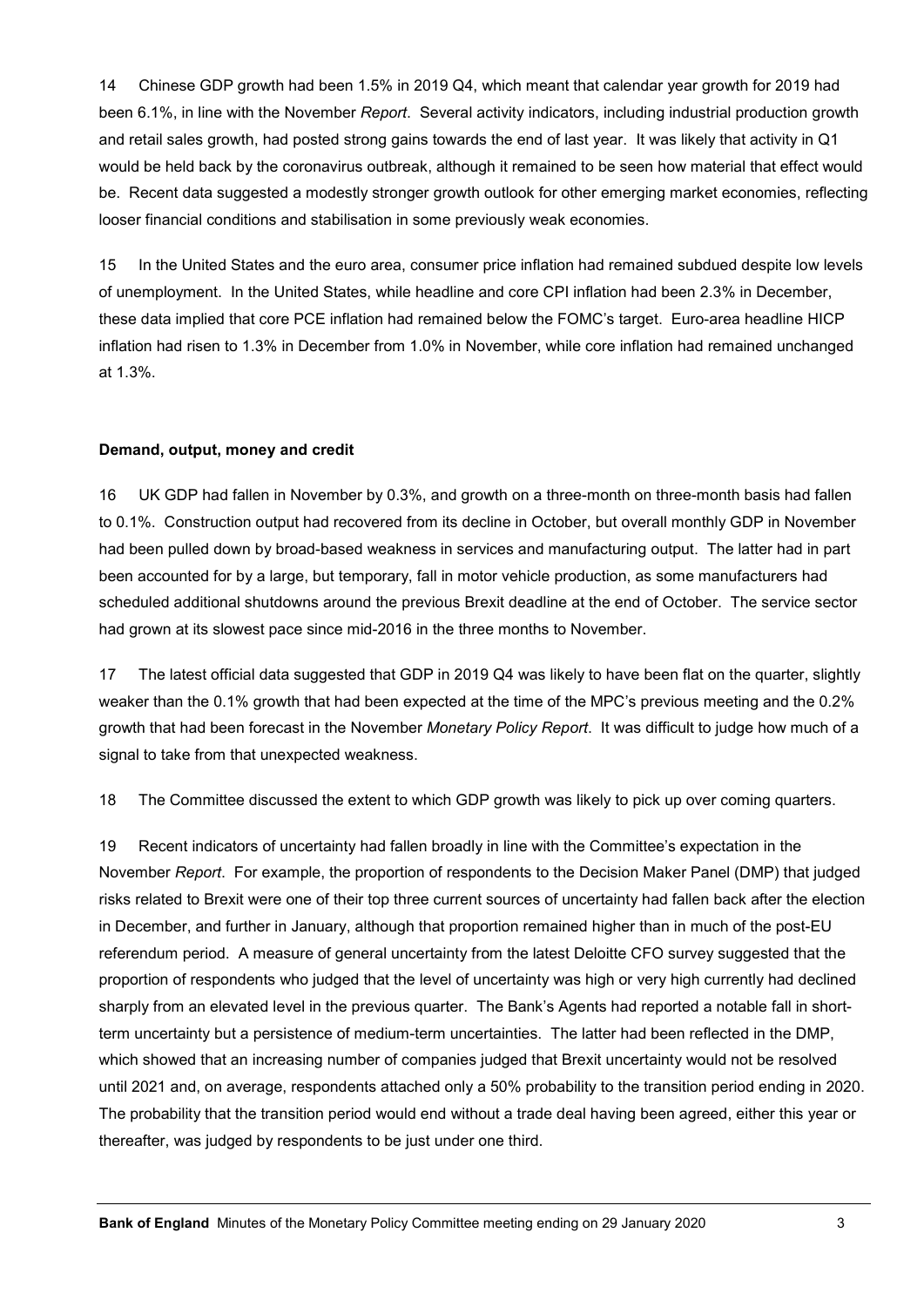20 Post-election business survey indicators of GDP growth had shown improvement, although this was more evident in questions related to companies' expectations than those related to their output. The January IHS/Markit flash composite output PMI had risen to 52.4 from 49.3 in the previous full release, while the composite expectations index had increased even more strongly and to its highest level in three years. The CBI's manufacturing output balance had remained weak in January, although the business optimism balance had risen sharply and to its highest level since 2014. Taken together, the available business surveys pointed to a rebound in activity, although questions related to companies' expectations might contain less of a signal for growth. Overall, GDP was expected to rise by 0.2% in the first quarter of this year, supported by a slightly more positive global backdrop and the reduction in short-term uncertainty observed since the general election.

21 The decline in near-term uncertainty was also expected to provide some boost to prospects for business investment, which, although revised up since the November *Report*, had remained weak in recent official data. Investment intentions in the CBI Industrial Trends and Deloitte CFO surveys had rebounded notably in January, with the balance in the former relating to companies investing to expand capacity having reached a record high. Signs of improvement in the latest DMP had been less pronounced, although there was tentative evidence of rising investment intentions for those companies who had been more uncertain about Brexit. New results from the DMP suggested that the majority of companies reviewed their investment decisions at least once a quarter or more frequently, although a majority also took over one quarter to implement any change in plans.

22 Household consumption had risen by 0.3% in 2019 Q3. The household saving ratio had been revised down over recent quarters such that it was again estimated to have been broadly flat, although labour income growth had continued to outstrip consumer spending growth over that period. Recent indicators of consumption had been mixed. Retail sales volumes had fallen by 1% in 2019 Q4 and retail surveys had remained weak. Growth in consumer credit had slowed further in November and that had been particularly visible in credit card spending. EC/GfK consumer confidence had picked up slightly further in December, however. Housing market indicators had also strengthened. Bank staff now expected the UK House Price Index to have risen quite strongly in both 2019 Q4 and 2020 Q1, based in part on the steer from more timely indicators such as the RICS survey and Rightmove asking prices.

23 The Committee noted that the Budget had been scheduled for 11 March 2020.

#### **Supply, costs and prices**

24 The Committee reviewed recent data on the labour market and inflation, against the backdrop of the annual reassessment of supply-side conditions that it had conducted during the January forecast round.

25 The labour market had remained tight. The unemployment rate had remained low at 3.8% in the three months to November, unchanged on the previous month. Employment growth had picked up sharply in the three months to November, to 0.6%, with the increase concentrated in full-time employees and the number of part-time employees having fallen slightly. Compared with pre-crisis levels, both vacancies and the vacanciesto-unemployment ratio had remained high.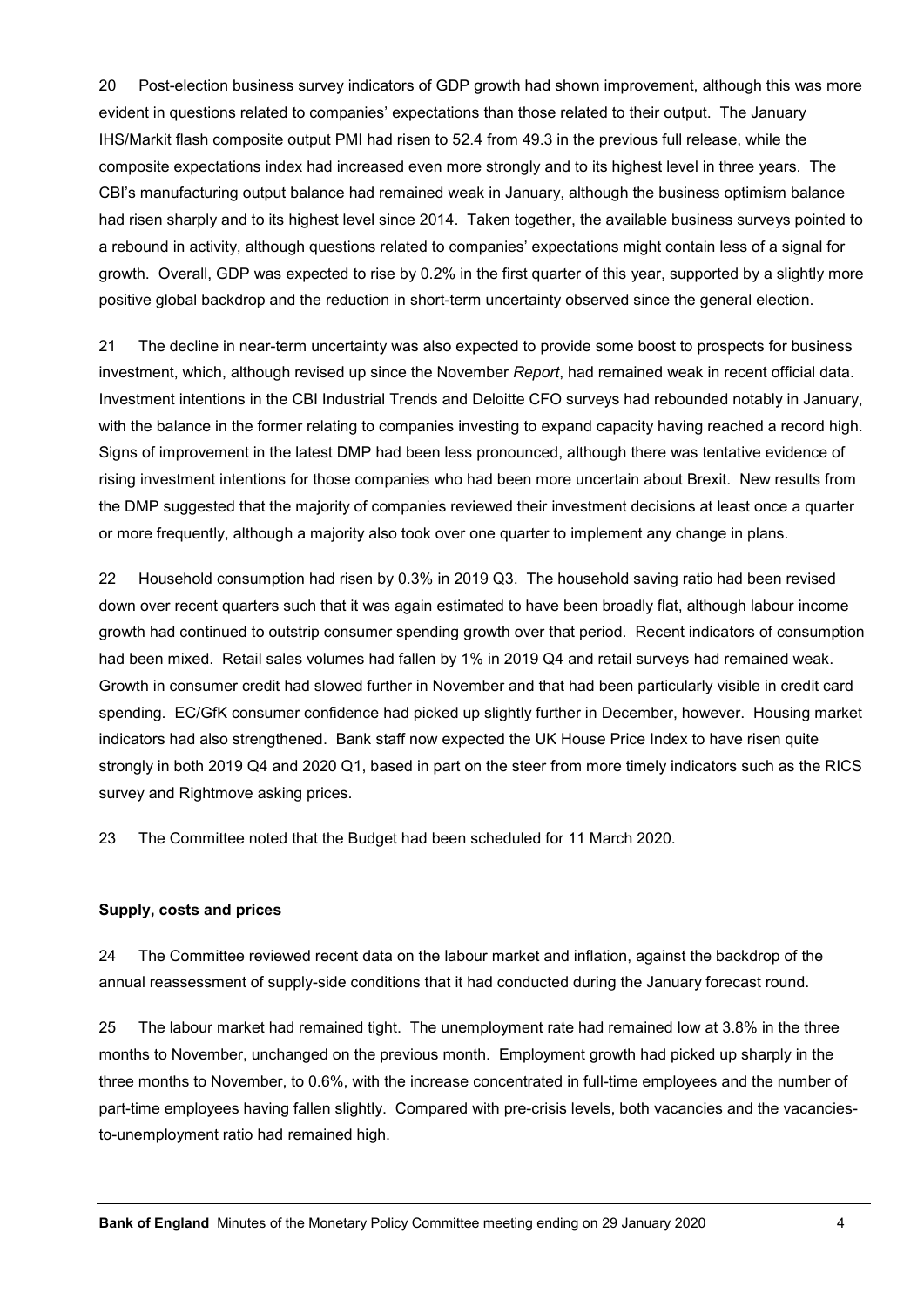26 The Committee discussed slowing pay growth in the context of broader labour market trends. In the three months to November, private sector regular average weekly earnings had risen by 3.4%, down from a growth rate of 4.0% in 2019 Q2. That Q2 figure appeared to have been erratic. Respondents to the Agents' annual pay survey had suggested that pay settlements were expected to be unchanged at 2.9% in 2020, with the ability to recruit and retain staff, and the National Living Wage, cited as key factors pushing up total labour cost growth relative to the previous year. Given that productivity growth had also fallen, unit labour cost growth had remained robust and slightly above the top of its target-consistent range.

27 The Committee judged that the equilibrium unemployment rate remained at around  $4\frac{1}{4}\%$ . As unemployment was projected to remain below its equilibrium rate over the forecast period, that was expected to exert upward pressure on wage growth. The extent of upward pressure might be reduced by the current composition of unemployment. The drop in unemployment since mid-2018 had been accounted for by a continuing decline in long term unemployment, which tended to have less impact on pay growth.

28 Twelve-month CPI inflation and core CPI inflation had fallen in December, to 1.3% and 1.4% respectively. Both were 0.3 percentage points weaker than expected by staff immediately before the data release, and 0.1 percentage points weaker than expected at the time of the November *Monetary Policy Report*.

29 Price-based measures of domestically generated inflation had weakened further. Core services inflation had fallen to 2.1% in December, 0.6 percentage points below the bottom of the range consistent with meeting the inflation target in the medium term. Although weak rents inflation had continued to weigh on core services inflation, that measure excluding rents had fallen in December, to 2.4%. That was around a quarter of a percentage point below the bottom of its target-consistent range. The median inflation rate of around 190 services items, which should be robust to volatility in specific components, had been unchanged in December at 2.5%, down slightly from rates of around 2¾% through the spring and summer.

30 The news in headline CPI relative to immediately before the release had been mostly concentrated in relatively volatile components of the CPI basket. That had included clothing and footwear and audio-visual goods, both of which may have been affected by seasonal discounting, and transport fares that were often affected by the exact timing of demand and price collection around the Christmas period. The staff's updated short-term inflation forecast assumed that the majority of the downside news on the month did not persist going forwards. Taken with the rise in sterling oil prices, and some upside news on import price data, headline CPI inflation over the next six months was projected to be slightly higher than expected at the time of the November *Report*.

31 CPI inflation was projected to rise a little over the coming months before falling back to around 1¼% in 2020 Q2. This volatile pattern was driven in part by utility price inflation and past changes to Ofgem's energy price cap. CPI inflation would be boosted in 2020 Q1 as the January 2019 price cap cut dropped out of the annual comparison. Conversely, the April 2019 price cap rise would fall out of the annual calculation in 2020 Q2 and pull down inflation. Changes to water bills were also expected to contribute to the drop in inflation in Q2 as a result of action by Ofwat. Overall core inflation was expected to be stable over this period but at a relatively subdued level.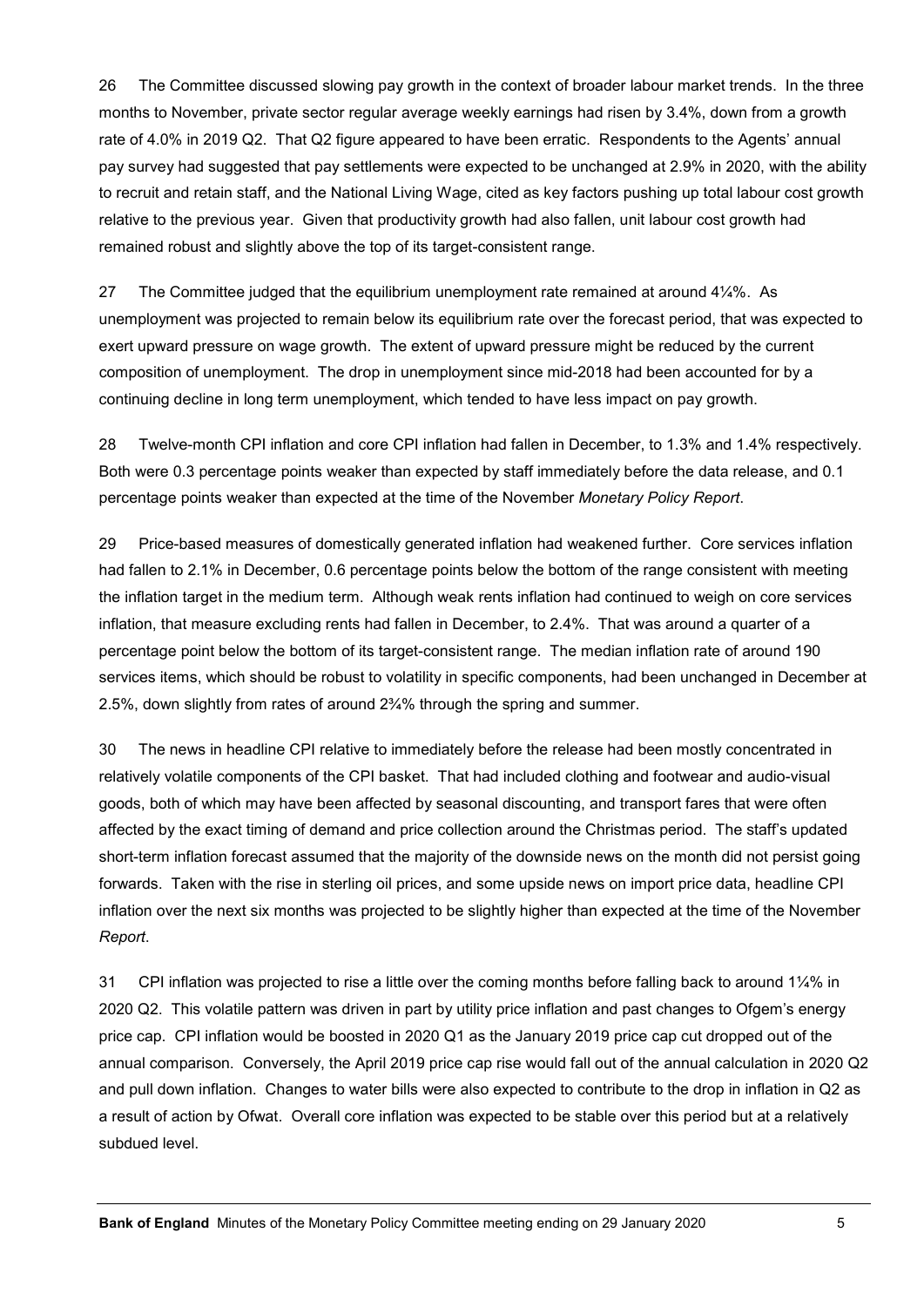#### **The immediate policy decision**

32 The MPC sets monetary policy to meet the 2% inflation target, and in a way that helps to sustain growth and employment.

33 The Committee's updated projections for activity and inflation were set out in the accompanying January *Monetary Policy Report*. They were conditioned on a market path for Bank Rate that fell slightly over the forecast period. The Committee reviewed recent developments against that backdrop, and against its previous guidance that monetary policy might need to reinforce the expected recovery in UK growth and inflation if, among other factors, global growth failed to stabilise or Brexit uncertainties remained entrenched.

34 The latest data suggested that global growth had stabilised, reflecting the partial easing of trade tensions and the significant loosening of monetary policy by many central banks over the past year. Global business confidence and other manufacturing indicators had generally picked up. The Committee's forecast for UKweighted global GDP growth in 2019 Q4 had been revised up slightly, from 0.4% to 0.5%, and growth was expected to remain at that slightly higher rate at the start of this year. Global financial conditions had also been more supportive, although, most recently, asset prices had responded significantly to an outbreak of a new strain of coronavirus. It remained to be seen how materially this affected global growth prospects.

35 In the January *Report* forecasts, world growth was projected to pick up towards potential rates over 2020. The recovery was supported by past policy measures and while trade protectionism continued to weigh on global activity over the forecast period, its effect on growth gradually waned. Weighted by UK export shares, world GDP growth was expected to pick up from 1¾% in 2019, to 2% in 2020 and to 2¼% in 2021 and 2022.

36 The Committee's January projections were based on the assumption of an immediate but orderly move, at the beginning of next year, to a deep free trade agreement between the United Kingdom and the European Union. As a result, some frictions on UK-EU trade, particularly customs checks, were assumed to come into place at that point. The MPC's projections assumed that uncertainty faded gradually over the forecast period, as more details about the new trading relationship emerged and companies assessed how those affected their business.

37 Indicators of uncertainty covering the post-election period had fallen broadly in line with the Committee's expectation in the November *Report*. In financial markets, the general election had led to a sharp fall in shortterm sterling option-implied volatility. The sterling exchange rate index had risen by 1½% between the 15-day averages underpinning the November and January *Reports*.

38 Near-term uncertainties facing households and businesses had also receded. Housing market indicators had strengthened further and consumer confidence had increased slightly. Fewer respondents to the Decision Maker Panel judged that risks related to Brexit were one of their top three sources of uncertainty, while respondents to the Deloitte CFO survey and contacts of the Bank's Agents had also reported lower uncertainty. Investment intentions appeared to have recovered, although to varying degrees across surveys.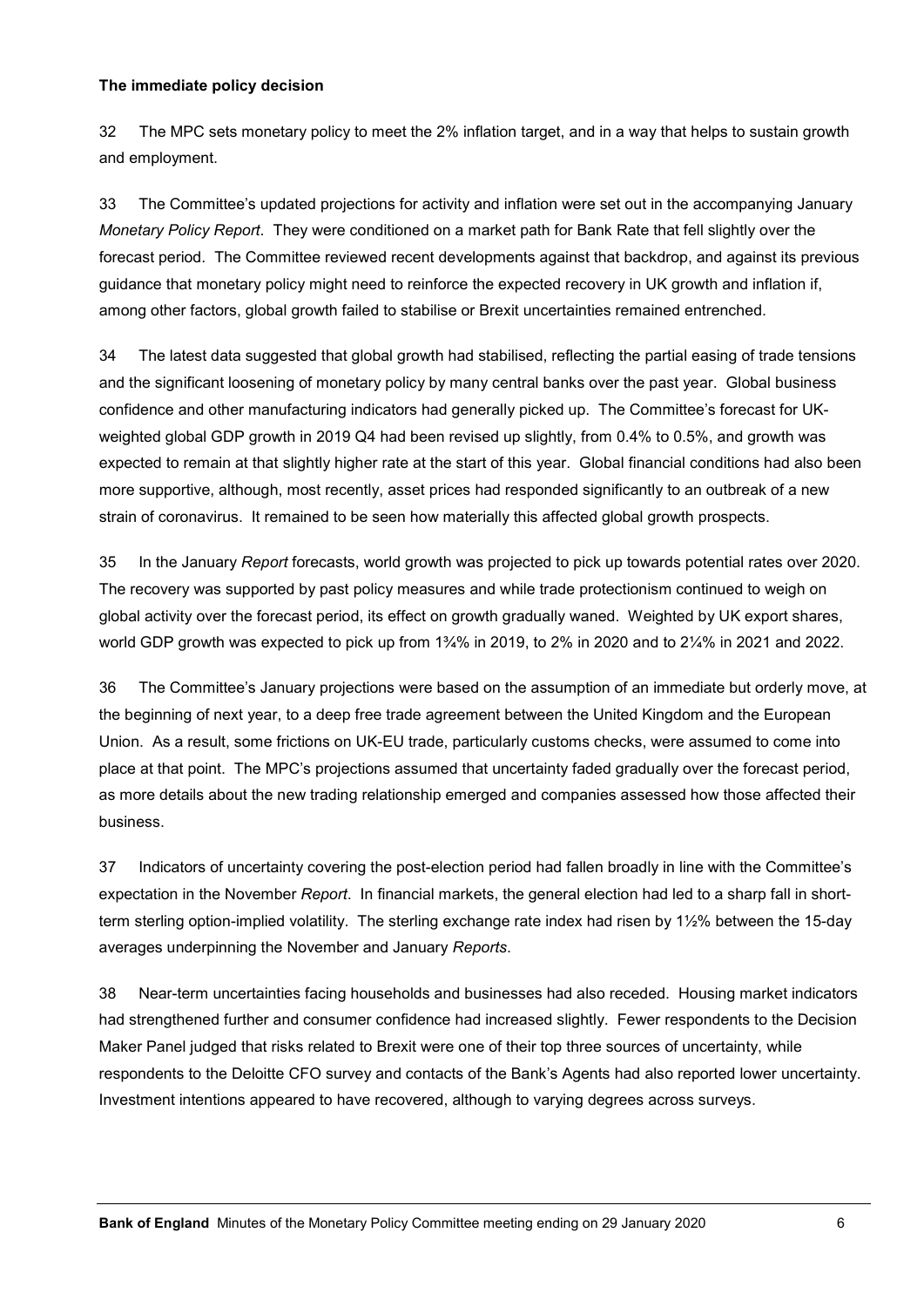39 Although movements in uncertainty were important to monitor, what mattered ultimately was the extent to which they affected output and expenditure.

40 Smoothing through Brexit-related volatility, UK GDP growth had slowed last year, reflecting elevated Brexit uncertainties and weaker global growth. The latest official data suggested that output in 2019 Q4 was likely to have been flat on the quarter, slightly lower than expected previously.

41 UK GDP growth was projected to pick up a little in early 2020. Surveys of business activity had risen in January, quite markedly in some cases. This had been more evident in questions related to companies' expectations than those related to their output, although the former might contain less of a signal for growth.

42 Beyond the first part of this year, and conditioned on a market path for Bank Rate that fell slightly over the forecast period, the recovery in UK growth projected in the January *Report* was supported by a pickup in global activity, a further decline in Brexit uncertainties and the Government's announced spending measures. Business investment growth was projected to recover gradually, while household consumption growth also picked up. Net trade was expected to detract from GDP growth in 2021 and 2022.

43 The Committee judged that the risks to GDP growth were broadly balanced. On the one hand, consumption could be supported to a greater degree by the strength of household labour incomes, the recovery in the housing market, and the continuing backdrop of low unemployment and low interest rates. The upcoming Budget may be expansionary. On the other hand, weak investment could persist if companies remained unsure about the exact nature of the UK's future trading relationships and the impact on their business.

44 The labour market had remained tight. Employment growth had rebounded at the end of last year, and the unemployment rate had remained low and stable. While the unemployment rate was projected in the January *Report* to be broadly unchanged in the near term, it was expected to fall to 3½% by the end of the forecast period.

45 Following its annual reassessment of supply-side conditions, the Committee judged that there had been a somewhat greater margin of spare capacity in the economy over recent years, which had been exerting downward pressure on domestically generated inflation.

46 In addition, the MPC judged that UK potential supply growth was likely to remain weak over the forecast period. Productivity growth might pick up a little from current rates, but was expected to remain subdued. That reflected how persistently weak productivity growth had been since the financial crisis, the consequences of the recent weakness in investment and the adjustments necessitated by Brexit. Over the forecast period, support from the factors boosting activity were judged to be sufficient to raise demand growth above weakened potential supply growth. As a result, slack was eroded gradually over the first part of the forecast period and a margin of excess demand built thereafter.

47 Growth in regular pay had fallen back to around 3½% towards the end of last year, unwinding the effects of some temporary factors. Consistent with the Agents' pay survey, earnings growth was likely to be broadly flat this year, in a 3 to 3½% range, before picking up over the remainder of the forecast period. Given the ongoing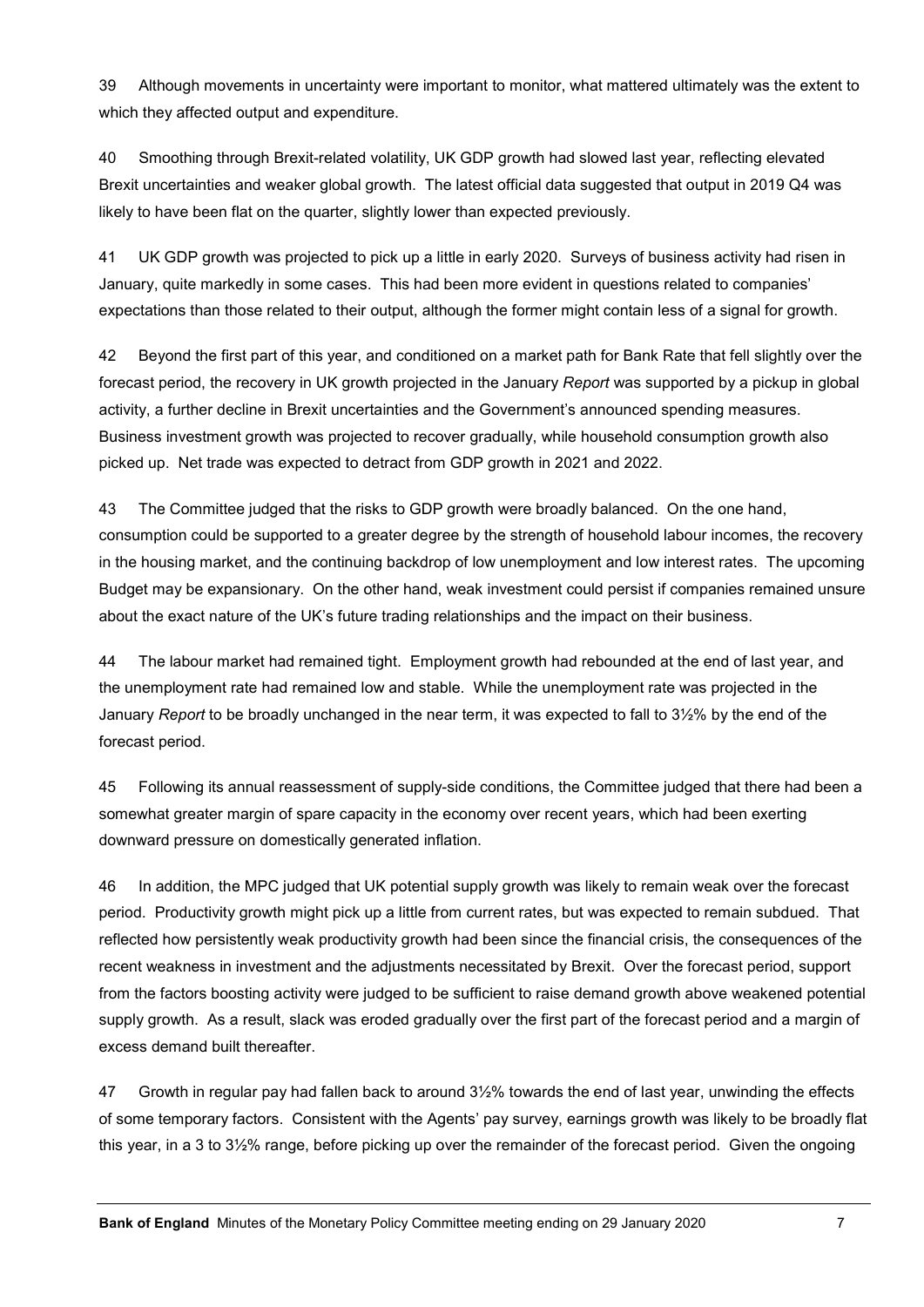weakness of productivity growth, unit labour costs had continued to grow at rates above those consistent with meeting the inflation target in the medium term.

48 CPI inflation had fallen to 1.3% in December, core CPI inflation had declined to 1.4%, and core services inflation was below its target-consistent range. CPI inflation was projected to remain below the MPC's 2% target throughout this year and much of 2021. Further out, and conditioned on market yields, strengthening domestic price pressures, alongside a waning drag from energy prices, meant that inflation was expected to reach the 2% target by the end of next year and to rise slightly above it by the end of the forecast period.

49 The Committee discussed the factors that could lie behind the experience of the past couple of years, in which prices had tended to increase more slowly than had been expected given developments in unit wage costs and import prices. Consumer-facing companies' mark-ups of prices over costs appeared to have declined. One possibility was that there might be limited scope for further compression in margins, although weak demand could lead companies to continue to raise prices by less than the increase in their costs. An alternative view was that profit margins could be on a downward trend, reflecting structural and technological changes in the retail and other consumer-facing sectors. Another possibility was that overall cost pressures were weaker than implied by trends in unit labour costs and import prices. For example, commercial real estate rental price inflation had slowed since 2016, in part reflecting spare capacity in the retail sector. It was possible that weakness in these other costs could continue to exert downward pressure on inflation.

50 The Committee would explore these issues further over coming months. Recent developments in the United Kingdom should also be considered in the wider context of relatively subdued inflationary pressures, but strong labour markets, globally. It was possible that there were common factors across economies. Identifying particular factors driving recent trends could have implications for the extent to which monetary policy might need to respond in order to return inflation sustainably to the target.

51 The Committee discussed the appropriate policy to ensure the expected recovery in UK GDP growth and to return inflation sustainably to target.

52 For the majority of members of the Committee, the existing stance of monetary policy was appropriate at this meeting. The MPC's previous policy guidance had highlighted the importance of developments in global growth and domestic uncertainty. Since the December meeting, international developments had been positive and the most recent UK data supported the forecast of a near-term recovery in growth. The Committee would monitor closely the extent to which these early indications of an improved outlook were sustained and followed through to the hard data on domestic activity in coming months. Reduced Brexit uncertainties, and the easier stance of fiscal policy, might also be pushing up on UK equilibrium interest rates, making the existing policy setting more accommodative, all else equal. Although the labour market had remained tight and unit labour costs had continued to grow at above target-consistent rates, price-based measures of domestically generated inflation had softened and had been below their target-consistent rates for a sustained period. Different members placed different weights on the extent to which these various indicators provided the better guide to inflationary pressures in the medium term.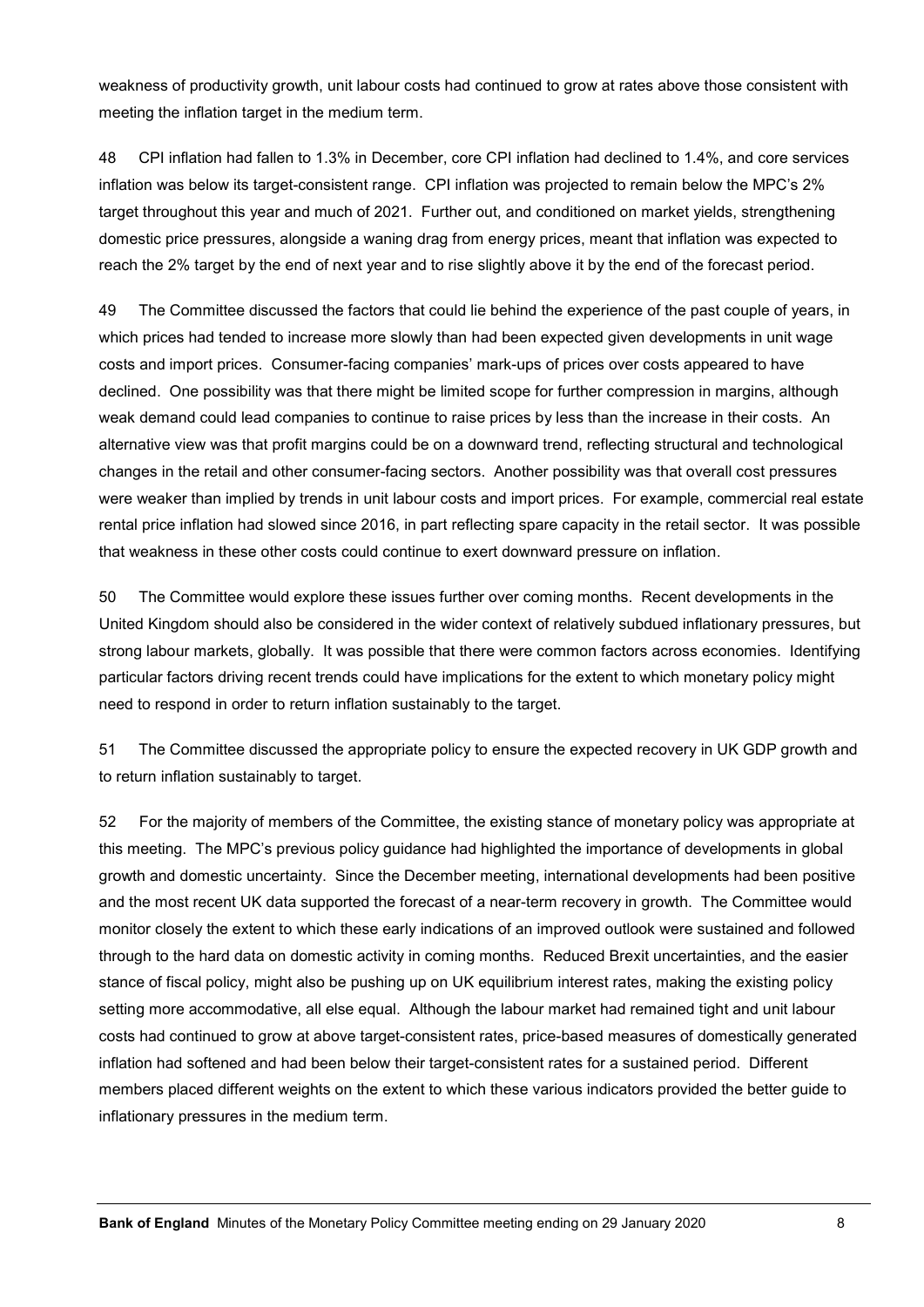53 Two members preferred a loosening of policy at this meeting. With weak GDP growth and slowing core inflation, the economy had a modest but rising margin of spare capacity. Surveys showed a significant rise in companies' expectations, but those expectation indicators had not provided a close guide to economic growth in recent years. Survey readings on output growth had remained subdued. Downside risks remained to the MPC's projections from Brexit uncertainties and a weaker world outlook. With a low neutral rate and limited monetary policy space, risk management considerations favoured a prompt response to downside risks at present in order to ensure a sustained return of inflation to the target.

54 Monetary policy would be set to ensure a sustainable return of inflation to the 2% target. Policy might need to reinforce the expected recovery in UK GDP growth should the more positive signals from recent indicators of global and domestic activity not be sustained or should indicators of domestic prices remain relatively weak. Further ahead, if the economy recovered broadly in line with the MPC's latest projections, some modest tightening of policy might be needed to maintain inflation sustainably at the target.

55 The Governor invited the Committee to vote on the propositions that:

Bank Rate should be maintained at 0.75%;

The Bank of England should maintain the stock of sterling non-financial investment-grade corporate bond purchases, financed by the issuance of central bank reserves, at £10 billion;

The Bank of England should maintain the stock of UK government bond purchases, financed by the issuance of central bank reserves, at £435 billion.

Regarding Bank Rate, seven members of the Committee (Mark Carney, Ben Broadbent, Jon Cunliffe, Andrew Haldane, Dave Ramsden, Silvana Tenreyro and Gertjan Vlieghe) voted in favour of the proposition. Two members (Jonathan Haskel and Michael Saunders) voted against the proposition, preferring to reduce Bank Rate by 25 basis points.

Regarding the stock of purchased assets, the Committee voted unanimously in favour of the second and third propositions.

56 Consistent with the Committee's previous guidance, and as described in the Market Notice accompanying these minutes, the Committee agreed to reinvest £17.5 billion of cash flows associated with the redemption of the March 2020 gilt held by the Asset Purchase Facility.

57 On the occasion of the Governor's final MPC meeting, Ben Broadbent, on behalf of members of the Committee past and present, thanked Mark Carney for his enormous contribution to the Bank and its mission, and to the Monetary Policy Committee in particular. Clare Lombardelli expressed the Treasury's appreciation of Mark Carney's contribution to monetary policy and his wider stewardship of the Bank of England, as well as the Government's gratitude that he will continue to play a role in UK public service as part of his new responsibilities for the climate agenda. Mark Carney expressed his deep appreciation to members of the Committee and colleagues at the Bank for their professionalism, intellectual rigour and dedication.